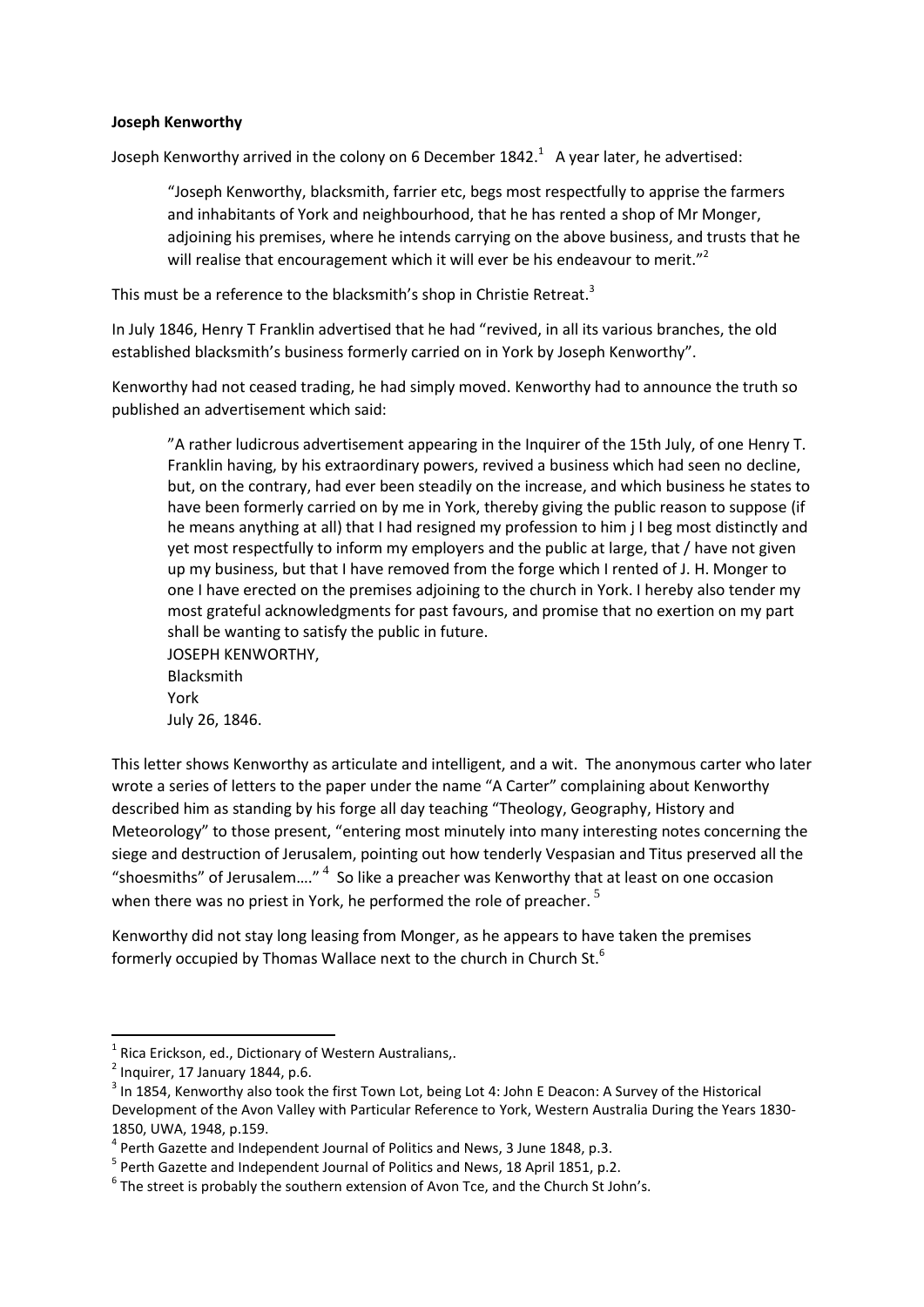For a while, Kenworthy had a monopoly in York. He charged 8 shillings to show a horse plus a bottle of wine or brandy (the equivalent of an extra 5 shillings). He acknowledged that his charges were exorbitant but said he was not willing to lower his price until someone else came and competed with him.<sup>7</sup> Kenworthy also took a long time to do his work to the frustration of the carters.

"A Carter" wrote of him as follows:

"The loss of time and expense incurred in York from the scarcity and want of more Blacksmiths and Horseshoers, is beyond measure. Teams from every corner of the district flock in there-every horse that travels the York road is taken there to be shod-taken to one only shop,' where there is one only man to' make the shoes and shoe the horses. Hence arises the delay which almost every one so materially feels. It is not alone that the owner of the team suffers through this delay, so injurious to the colony at large, but the animals themselves suffer. It is the sorest trial our horses undergo. They are taken to the forge, where they stand for three, six, and nine hours at one spell-starving all the while, before the shoer, from press for time and too much work, can touch them. - At this moment there is fully sufficient work for three horse-shoers at York. Between seventy and eighty horses were seen at one time at one of the stations upon the York road, all of which were required to be shod before they could travel that road, and if this number can be met with at one of the stations upon that road, what must be the entire number of horses that require shoes for travelling upon that and other roads? Etc Signed "A Carter".<sup>8</sup>

The articulate Joseph Kenworthy could not resist replying:

To the Editor of the "Independent Journal"

Sir,-Seeing in your journal of the 8th April, a wholesale advertisement for " Horse- shoer's," for the York district, together with a letter in another column of the same number, emanating evidently from the same pen, calling the attention of those "Horse-shoers" who might have accidentally overlooked the advertisement, to the great, the "luxuriant " privilege«, held out to them in its contents; I feel myself called upon, in justice to those (if any there are in the colony) of them who think of removing from where they now are, to admonish them against being lured by false representations, or they may possibly regret having placed too much confidence in them. I flatter myself, Sir, that 1 know as well as any " Carter " on the road, what amount of horse-shoeing there is in the district, and I most unequivocally assert, that during this busy season, the shoeing business has only averaged about one horse a day; providing that the shoes put on had been confined to as many horses as could have worn them ; many horses are on the roads without any shoes at all, and many more are only shod on two feet. One horse a day to shoe at York ! What a "luxuriant harvest" for three shoeing smiths ! ! There is something, Sir, so degrading, ' a something so cowardly and mean, about anonymous letters, that, having stated what I conceive my fellow tradesmen had a right to know, 1 leave the writer and his letter to the contempt they are entitled to, strongly advising him, the next time he wishes to figure in print, to speak only that which is true, and then he need not be ashamed to own his name. I will not trespass more upon your columns, but humbly subscribe myself. Yours, &c, Joseph Kenworthy.

York, April 24,1848.<sup>9</sup>

**.** 

<sup>7</sup> Perth Gazette and Independent Journal of Politics and News, 20 May 1848, p.3.

 $^8$  Perth Gazette and Independent Journal of Politics and News, 8 April 1848, p.3.

 $^9$  Perth Gazette and Independent Journal of Politics and News, 29 April 1848, p.3.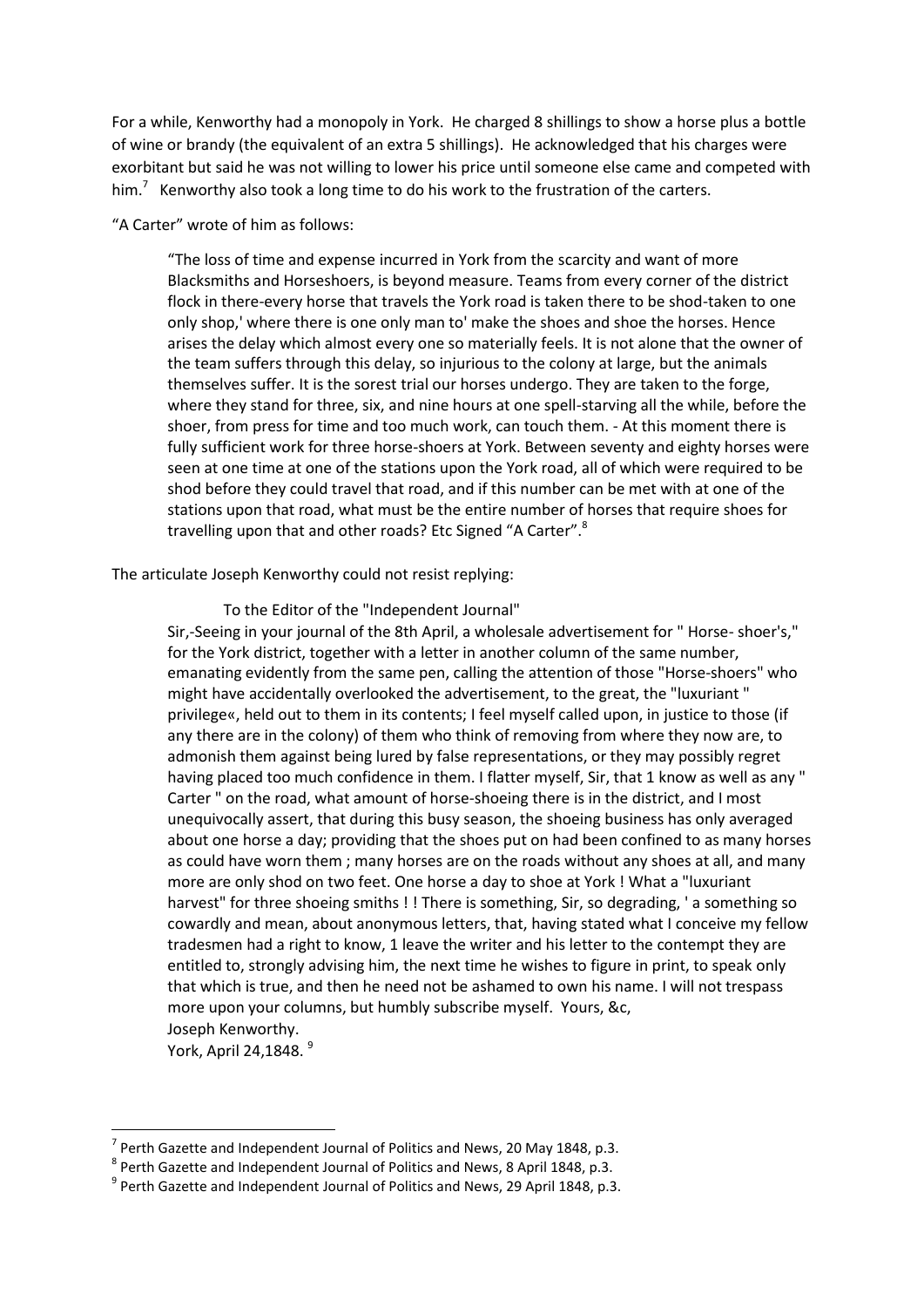"A Carter" refused to divulge his name, saying: We are great chums now and I wish to remain so until these two shoe smiths who will shortly be here have arrived and are placed on either side of him.  $10$ 

Kenworthy was not poor as he was named as one of the shareholders in the Western Australian Mining Company in March  $1850.<sup>11</sup>$  On the other hand, he could not have been making so much money as in 1851, in addition to his "horse-shoeing", he contracted to carry the mail from Guildford to York,  $^{12}$  for which he was praised for delivering the mail on time.  $^{13}$ 

Being near the Church, Kenworthy must have been a customer of the Kings Head Hotel, so the opening of a new hotel, the Castle Hotel, by Samuel Craig in 1854 was an opportunity for Kenworthy to show support for his usual pub and he informed on Samuel Craig in the short time he ceased trading at Monger's York Hotel and moved to his new Castle Hotel.

There appears to have been an incident in 1855 when the new Anglican Church was being built because Kenworthy resigned his situation as clerk of the Church, but was alleged to have taken all the candlesticks, causing the "light of the Church" to be extinguished according to the Inquirer.<sup>14</sup> This accusation was denied by a reader called "A Lover of Truth": "Had the correspondent to the Inquirer gone to church he would have found quite sufficient light to have enabled him to read the responses, as Mr Kenworthy had not removed a single candlestick." <sup>15</sup>

Joseph's wife died on 29 May 1857 "leaving a numerous family to mourn the loss of a kind and indulgent mother".<sup>16</sup>

In July 1857, Kenworthy was appointed the York agent for a watch and clockmaker, John Bowra.<sup>17</sup>

On 17 August 1860, Kenworthy was trying to cross the river at Monger's Ford with his son on a horse that had cost 70 pounds. This was "at a time when the current was strong and the river was high. Kenworthy's son was swept away by the current "being providentially driven against a tree". Kenworthy and Stephen Parker followed the river down one mile and found the boy perched on a stump, "the grim, wide-spreading waters rushing under and past him." A boat was got to him and he was rescued but In the process the valuable horse was drowned.<sup>1819</sup>

Kenworthy must have liked valuable horses because the next year, Kenworthy advertised that is "powerful cart stallion" named "Duke" would stand at his stables. $^{20}$ 

In 1862, Kenworthy leased Avon Location A "(on the eastern or upper side of the new road from York to Northam").<sup>21</sup>

1

<sup>&</sup>lt;sup>10</sup> Perth Gazette and Independent Journal of Politics and News, 3 June 1848, p.3.

 $^{11}$  Inquirer, 6 March 1850, p.2.

 $12$  Perth Gazette and Independent Journal of Politics and News, 18 April 1851, p.2.

<sup>&</sup>lt;sup>13</sup> Perth Gazette and Independent Journal of Politics and News, 12 September 1851, p.2.; but see letter to the paper by Kenworthy: Perth Gazette and Independent Journal of Politics and News, 3 October 1851, p.3.  $14$  Inquirer, 23 May 1855, p.3.

<sup>&</sup>lt;sup>15</sup> Perth Gazette and Independent Journal of Politics and News, 8 June 1855, p.3.

<sup>&</sup>lt;sup>16</sup> Perth Gazette and Independent Journal of Politics and News, 5 June 1857, p.2; Inquirer 10 June 1857, p.2.

 $17$  Inquirer and Commercial News, 22 Jluly 1857, p.2.

 $^{18}$  Inquirer and Commercial News, 12 September 1860, p.2.  $^{18}$ 

 $19$  Perth Gazette and Independent Journal of Politics and News, 24 August 1860, p.2..

 $^{20}$  Inquirer and Commercial News, 27 November 1861, p.1.

 $^{21}$  Perth Gazette and Independent Journal of Politics and News, 29 August 1862, p.2.